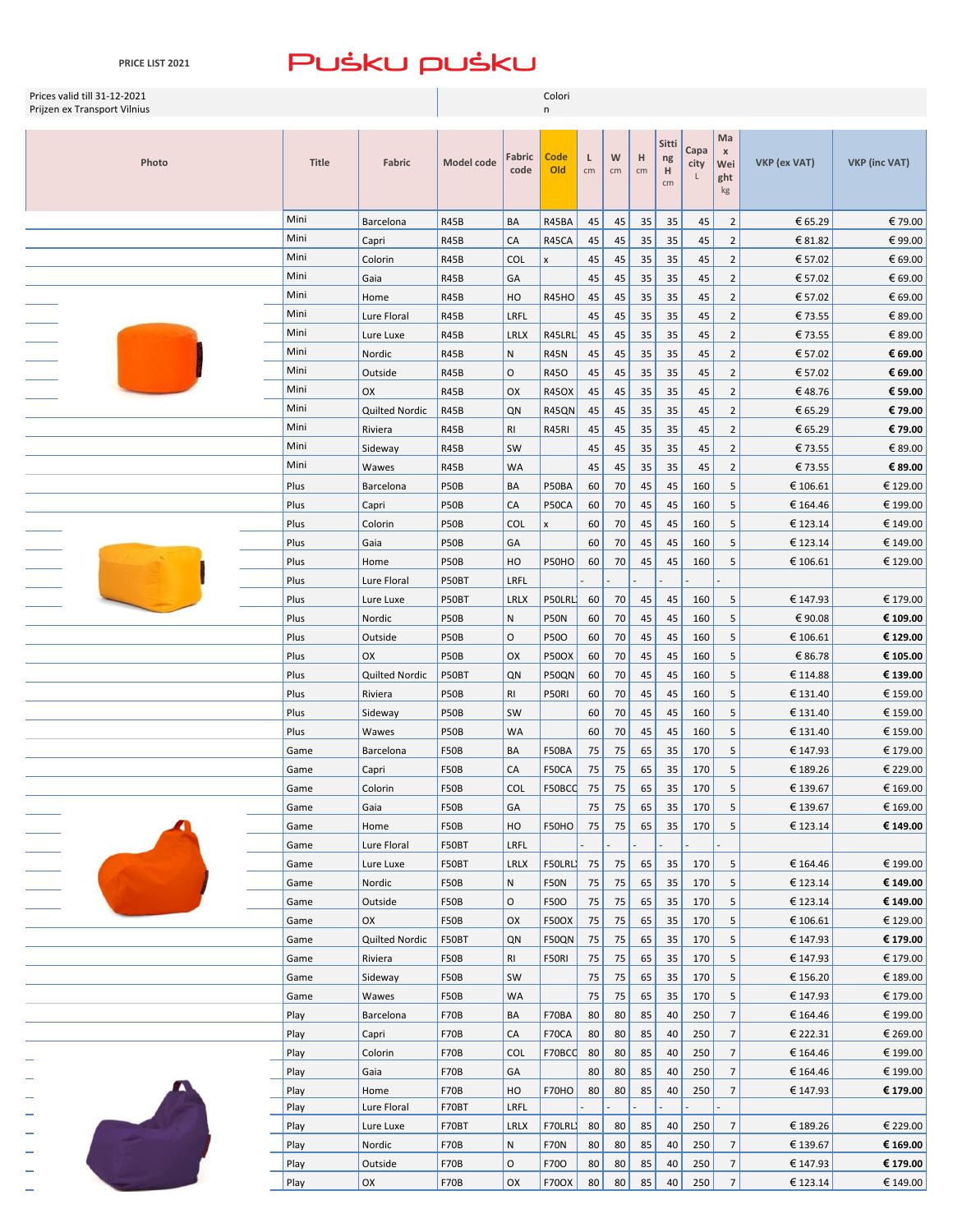| Prices valid till 31-12-2021<br>Prijzen ex Transport Vilnius |                  |                   | Colori<br>n     |                     |                    |         |         |         |                        |              |                                          |              |                      |  |
|--------------------------------------------------------------|------------------|-------------------|-----------------|---------------------|--------------------|---------|---------|---------|------------------------|--------------|------------------------------------------|--------------|----------------------|--|
|                                                              |                  |                   |                 |                     |                    |         |         |         |                        |              |                                          |              |                      |  |
| Photo                                                        | Title            | Fabric            | Model code      | Fabric<br>code      | <b>Code</b><br>Old | L<br>cm | W<br>cm | н<br>cm | Sitti<br>ng<br>н<br>cm | Capa<br>city | Ma<br>$\pmb{\times}$<br>Wei<br>ght<br>kg | VKP (ex VAT) | <b>VKP (inc VAT)</b> |  |
|                                                              | Play             | Quilted Nordic    | F70BT           | QN                  | F70QN              | 80      | 80      | 85      | 40                     | 250          | $\overline{7}$                           | € 164.46     | € 199.00             |  |
|                                                              | Play             | Riviera           | <b>F70B</b>     | RI                  | F70RI              | 80      | 80      | 85      | 40                     | 250          | $\overline{7}$                           | € 189.26     | € 229.00             |  |
|                                                              | Play             | Sideway           | <b>F70B</b>     | SW                  |                    | 80      | 80      | 85      | 40                     | 250          | $\overline{7}$                           | € 197.52     | € 239.00             |  |
|                                                              | Play             | Wawes             | <b>F70B</b>     | <b>WA</b>           |                    | 80      | 80      | 85      | 40                     | 250          | $\overline{7}$                           | € 189.26     | € 229.00             |  |
|                                                              | Seat             | Barcelona         | <b>F90B</b>     | BA                  | F90BA              | 100     | 80      | 85      | 40                     | 340          | 9                                        | € 205.79     | € 249.00             |  |
|                                                              | Seat             | Capri             | <b>F90B</b>     | CA                  | F90CA              | 100     | 80      | 85      | 40                     | 340          | 9                                        | € 288.43     | € 349.00             |  |
|                                                              | Seat             | Colorin           | <b>F90B</b>     | COL                 | F90BCC             | 100     | 80      | 85      | 40                     | 340          | 9                                        | € 197.52     | € 239.00             |  |
|                                                              | Seat             | Gaia              | F90B            | GA                  |                    | 100     | 80      | 85      | 40                     | 340          | 9                                        | € 197.52     | € 239.00             |  |
|                                                              | Seat             | Home              | F90B            | HO                  | F90HO              | 100     | 80      | 85      | 40                     | 340          | 9                                        | € 180.99     | € 219.00             |  |
|                                                              | Seat             | Lure Floral       | F90BT           | LRFL                |                    |         |         |         |                        |              |                                          |              |                      |  |
|                                                              | Seat             | Lure Luxe         | F90BT           | LRLX                | F90LRL)            | 100     | 80      | 85      | 40                     | 340          | 9                                        | € 255.37     | € 309.00             |  |
|                                                              | Seat             | Nordic            | F90B            | ${\sf N}$           | <b>F90N</b>        | 100     | 80      | 85      | 40                     | 340          | 9                                        | € 180.99     | € 219.00             |  |
|                                                              | Seat             | Outside           | F90B            | O                   | F90O               | 100     | 80      | 85      | 40                     | 340          | 9                                        | € 180.99     | € 219.00             |  |
|                                                              | Seat             | OX                | F90B            | OX                  | <b>F90OX</b>       | 100     | 80      | 85      | 40                     | 340          | 9                                        | € 164.46     | € 199.00             |  |
|                                                              | Seat             | Quilted Nordic    | F90BT           | QN                  | F90QN              | 100     | 80      | 85      | 40                     | 340          | 9                                        | € 205.79     | € 249.00             |  |
|                                                              | Seat             | Riviera           | F90B            | R1                  | F90RI              | 100     | 80      | 85      | 40                     | 340          | 9                                        | € 230.58     | € 279.00             |  |
|                                                              | Seat             | Sideway           | F90B            | SW                  |                    | 100     | 80      | 85      | 40                     | 340          | 9                                        | € 247.11     | € 299.00             |  |
|                                                              | Seat             | Wawes             | <b>F90B</b>     | <b>WA</b>           |                    | 100     | 80      | 85      | 40                     | 340          | 9                                        | € 230.58     | € 279.00             |  |
|                                                              | Lounge           | Barcelona         | F120B           | BA                  | F120BA 130         |         | 80      | 80      | 40                     | 380          | 10                                       | € 230.58     | € 279.00             |  |
|                                                              | Lounge           | Capri             | F120B           | CA                  | F120CA 130         |         | 80      | 80      | 40                     | 380          | 10                                       | € 296.69     | € 359.00             |  |
|                                                              | Lounge           | Colorin           | F120B           | <b>COL</b>          | F120BC 130         |         | 80      | 80      | 40                     | 380          | 10                                       | € 222.31     | € 269.00             |  |
|                                                              | Lounge           | Gaia              | F120B           | GA                  |                    | 130     | 80      | 80      | 40                     | 380          | 10                                       | € 222.31     | € 269.00             |  |
|                                                              | Lounge           | Home              | F120B           | HO                  | F120HC 130         |         | 80      | 80      | 40                     | 380          | 10                                       | € 205.79     | € 249.00             |  |
|                                                              | Lounge           | Lure Floral       | F120BT          | LRFL<br><b>LRLX</b> | F120LR 130         |         | 80      | 80      | 40                     | 380          | 10                                       | € 247.11     | € 299.00             |  |
|                                                              | Lounge           | Lure Luxe         | F120BT<br>F120B | ${\sf N}$           | F120N              | 130     | 80      | 80      | 40                     | 380          | 10                                       | € 205.79     | € 249.00             |  |
|                                                              | Lounge<br>Lounge | Nordic<br>Outside | F120B           | $\circ$             | F1200              | 130     | 80      | 80      | 40                     | 380          | 10                                       | € 205.79     | € 249.00             |  |
|                                                              | Lounge           | OX                | F120B           | OX                  | F1200X 130         |         | 80      | 80      | 40                     | 380          | 10                                       | € 172.73     | € 209.00             |  |
|                                                              | Lounge           | Quilted Nordic    | F120BT          | QN                  | F120QN 130         |         | 80      | 80      | 40                     | 380          | 10                                       | € 230.58     | € 279.00             |  |
|                                                              | Lounge           | Riviera           | F120B           | R1                  | <b>F120RI</b>      | 130     | 80      | 80      | 40                     | 380          | 10                                       | € 271.90     | € 329.00             |  |
|                                                              | Lounge           | Sideway           | F120B           | SW                  |                    | 130     | 80      | 80      | 40                     | 380          | $10\,$                                   | € 288.43     | € 349.00             |  |
|                                                              | Lounge           | Wawes             | F120B           | WA                  |                    | 130     | 80      | 80      | 40                     | 380          | 10                                       | € 271.90     | € 329.00             |  |
|                                                              | Sofa Seat        | Barcelona         | SF90B           | BA                  | SF90BA 100         |         | 150     | 85      | 40                     | 760          | 17                                       | €412.40      | €499.00              |  |
|                                                              | Sofa Seat        | Capri             | SF90B           | CA                  | SF90CA 100         |         | 150     | 85      | 40                     | 760          | 17                                       | €437.19      | € 529.00             |  |
|                                                              | Sofa Seat        | Colorin           | SF90B           | <b>COL</b>          | SF90BC 100         |         | 150     | 85      | 40                     | 760          | 17                                       | € 329.75     | € 399.00             |  |
|                                                              | Sofa Seat        | Gaia              | SF90B           | GA                  |                    | 100     | 150     | 85      | 40                     | 760          | 17                                       | € 329.75     | € 399.00             |  |
|                                                              | Sofa Seat        | Home              | SF90B           | HO                  | SF90HC 100         |         | 150     | 85      | 40                     | 760          | 17                                       | € 329.75     | € 399.00             |  |
|                                                              | Sofa Seat        | Lure Floral       | SF90BT          | LRFL                |                    |         |         |         |                        |              |                                          |              |                      |  |
|                                                              | Sofa Seat        | Lure Luxe         | SF90BT          | <b>LRLX</b>         | SF90LR 100 150     |         |         | 85      | 40                     | 760          | 17                                       | € 387.60     | €469.00              |  |
|                                                              | Sofa Seat        | Nordic            | SF90B           | ${\sf N}$           | <b>SF90N</b>       | 100     | 150     | 85      | 40                     | 760          | 17                                       | € 329.75     | € 399.00             |  |
|                                                              | Sofa Seat        | Outside           | SF90B           | 0                   | SF900              | 100     | 150     | 85      | 40                     | 760          | 17                                       | € 346.28     | €419.00              |  |
|                                                              | Sofa Seat        | OX                | SF90B           | OX                  | SF90OX 100         |         | 150     | 85      | 40                     | 760          | 17                                       | € 329.75     | € 399.00             |  |
|                                                              | Sofa Seat        | Quilted Nordic    | SF90BT          | QN                  | SF90QN 100         |         | 150     | 85      | 40                     | 760          | 17                                       | € 395.87     | €479.00              |  |
|                                                              | Sofa Seat        | Riviera           | SF90B           | RI                  | SF90RI             | 100     | 150     | 85      | 40                     | 760          | 17                                       | €412.40      | €499.00              |  |
|                                                              | Sofa Seat        | Sideway           | SF90B           | SW                  |                    | 100     | 150     | 85      | 40                     | 760          | 17                                       | €412.40      | €499.00              |  |
|                                                              | Sofa Seat        | Wawes             | SF90B           | WA                  |                    | 100     | 150     | 85      | 40                     | 760          | 17                                       | €412.40      | €499.00              |  |
|                                                              | Sofa Lounge      | Barcelona         | SF120B          | BA                  | SF120B 130         |         | 150     | 80      | 40                     | 900          | 20                                       | €453.72      | € 549.00             |  |
|                                                              | Sofa Lounge      | Capri             | SF120B          | СA                  | SF120C 130         |         | 150     | 80      | 40                     | 900          | 20                                       | €486.78      | € 589.00             |  |
|                                                              | Sofa Lounge      | Colorin           | <b>SF120B</b>   | COL                 | SF120B 130         |         | 150     | 80      | 40                     | 900          | 20                                       | € 354.55     | €429.00              |  |
|                                                              | Sofa Lounge      | Gaia              | <b>SF120B</b>   | GА                  |                    | 130     | 150     | 80      | 40                     | 900          | 20                                       | € 354.55     | €429.00              |  |
|                                                              | Sofa Lounge      | Home              | SF120B          | HO                  | SF120H 130 150     |         |         | 80      | 40                     | 900          | 20                                       | € 379.34     | € 459.00             |  |
|                                                              | Sofa Lounge      | Lure Floral       | SF120BT         | LRFL                |                    |         |         |         |                        |              |                                          |              |                      |  |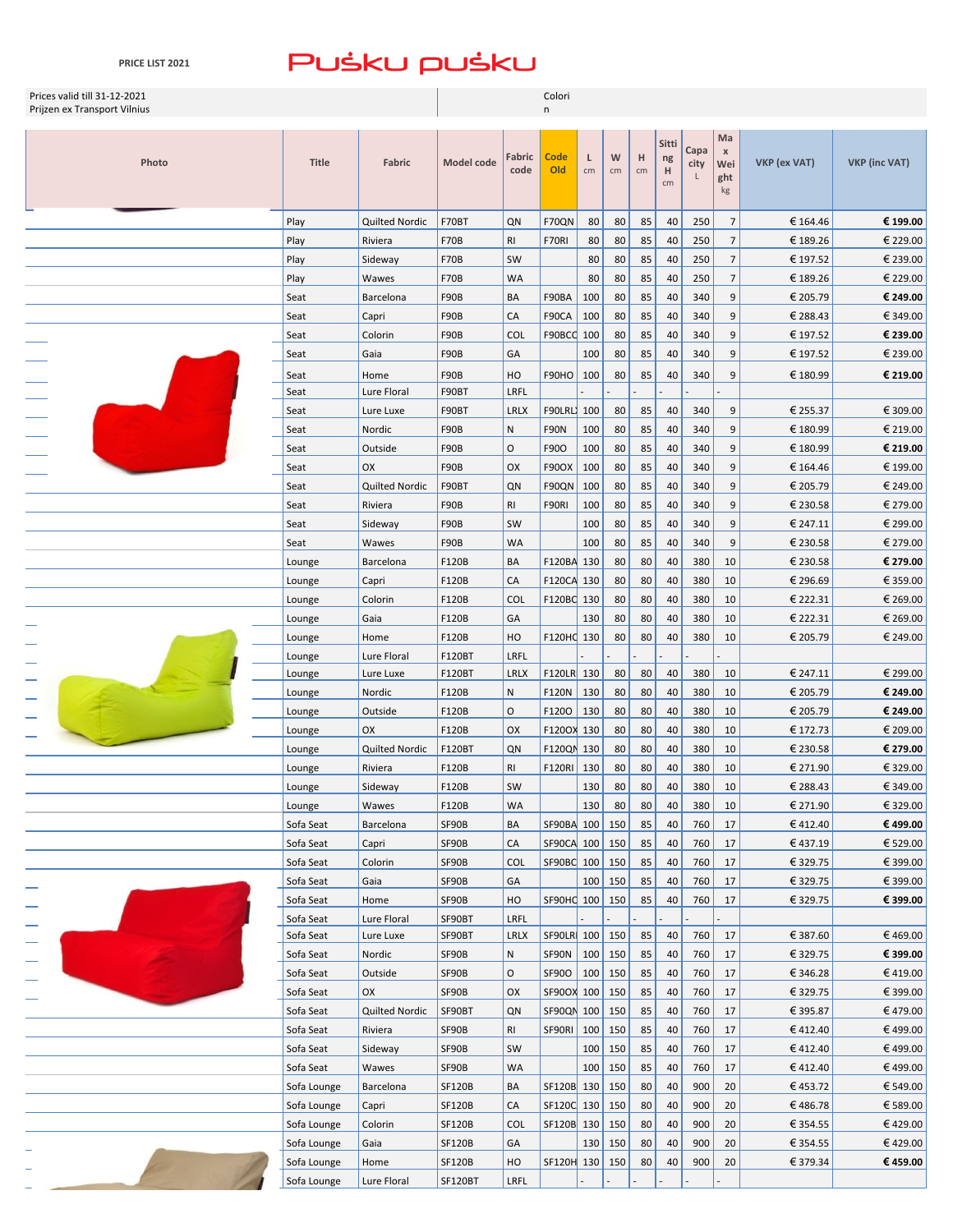**PRICE LIST 2021**

| Prices valid till 31-12-2021 |                  |                   |                   |                | Colori             |         |         |         |             |              |                                 |              |                      |
|------------------------------|------------------|-------------------|-------------------|----------------|--------------------|---------|---------|---------|-------------|--------------|---------------------------------|--------------|----------------------|
| Prijzen ex Transport Vilnius |                  |                   |                   |                | n                  |         |         |         |             |              |                                 |              |                      |
| Photo                        | <b>Title</b>     | Fabric            | <b>Model code</b> | Fabric<br>code | Code<br>Old        | L<br>cm | W<br>cm | H<br>cm | Sitti<br>ng | Capa<br>city | Ma<br>$\pmb{\mathsf{X}}$<br>Wei | VKP (ex VAT) | <b>VKP (inc VAT)</b> |
|                              |                  |                   |                   |                |                    |         |         |         | H<br>cm     | L            | ght<br>kg                       |              |                      |
|                              | Sofa Lounge      | Lure Luxe         | <b>SF120BT</b>    | <b>LRLX</b>    | SF120L 130         |         | 150     | 80      | 40          | 900          | 20                              | €437.19      | € 529.00             |
|                              | Sofa Lounge      | Nordic            | <b>SF120B</b>     | ${\sf N}$      | SF120N 130         |         | 150     | 80      | 40          | 900          | 20                              | € 371.07     | €449.00              |
|                              | Sofa Lounge      | Outside           | <b>SF120B</b>     | $\circ$        | SF1200 130         |         | 150     | 80      | 40          | 900          | 20                              | €404.13      | €489.00              |
|                              | Sofa Lounge      | OX                | <b>SF120B</b>     | OX             | SF1200 130         |         | 150     | 80      | 40          | 900          | 20                              | € 387.60     | €469.00              |
|                              | Sofa Lounge      | Quilted Nordic    | <b>SF120BT</b>    | QN             | SF120              | 130     | 150     | 80      | 40          | 900          | 20                              | €437.19      | € 529.00             |
|                              | Sofa Lounge      | Riviera           | <b>SF120B</b>     | RI             | <b>SF120R</b>      | 130     | 150     | 80      | 40          | 900          | 20                              | €437.19      | € 529.00             |
|                              | Sofa Lounge      | Sideway           | <b>SF120B</b>     | SW             |                    | 130     | 150     | 80      | 40          | 900          | 20                              | €453.72      | € 549.00             |
|                              | Sofa Lounge      | Wawes             | <b>SF120B</b>     | <b>WA</b>      |                    | 130     | 150     | 80      | 40          | 900          | 20                              | €437.19      | € 529.00             |
|                              | Sunbed           | Barcelona         | F180B             | BA             |                    |         |         |         |             |              |                                 |              |                      |
|                              | Sunbed           | Capri             | F180B             | CA             | F180CA 180         |         | 80      | 80      | 35          | 540          | 12                              | € 371.07     | €449.00              |
|                              | Sunbed           | Colorin           | F180B             | <b>COL</b>     | F180BC 180         |         | 80      | 80      | 35          | 540          | 12                              | € 280.17     | € 339.00             |
|                              | Sunbed           | Gaia              | F180B             | GA             |                    |         |         |         |             |              |                                 |              |                      |
|                              | Sunbed           | Home              | F180B             | HO             | F180H <sub>1</sub> |         |         |         |             |              |                                 |              |                      |
|                              | Sunbed           | Lure Floral       | F180BT            | LRFL           |                    |         |         |         |             |              |                                 |              |                      |
|                              | Sunbed           | Lure Luxe         | F180BT            | <b>LRLX</b>    |                    |         |         |         |             |              |                                 |              |                      |
|                              | Sunbed           | Nordic<br>Outside | F180B<br>F180B    | N<br>$\circ$   | $F1800$ 180        |         | 80      | 80      | 35          | 540          | 12                              | € 271.90     | € 329.00             |
|                              | Sunbed<br>Sunbed | OX                | F180B             | OX             | F180OX 180         |         | 80      | 80      | 35          | 540          | 12                              | € 255.37     | € 309.00             |
|                              | Sunbed           | Quilted Nordic    | F180BT            | QN             | <b>F180QN</b>      |         |         |         |             |              |                                 |              |                      |
|                              | Sunbed           | Riviera           | F180B             | RI             | F180RI 180         |         | 80      | 80      | 35          | 540          | 12                              |              |                      |
|                              | Sunbed           | Sideway           | F180B             | SW             |                    |         |         |         |             |              |                                 |              |                      |
|                              | Sunbed           | Wawes             | F180B             | <b>WA</b>      |                    |         |         |         |             |              |                                 |              |                      |
|                              | Razzmatazz       | Barcelona         | Z170B             | BA             | Z170BA 160         |         | 120     | 95      | 30          | 470          | 12                              | € 247.11     | € 299.00             |
|                              | Razzmatazz       | Capri             | Z170B             | CA             | Z170CA 160         |         | 120     | 95      | 30          | 470          | 12                              | € 304.96     | € 369.00             |
|                              | Razzmatazz       | Colorin           | Z170B             | COL            | Z170BC 160         |         | 120     | 95      | 30          | 470          | 12                              | € 247.11     | € 299.00             |
|                              | Razzmatazz       | Gaia              | Z170B             | GA             |                    | 160     | 120     | 95      | 30          | 470          | 12                              | € 247.11     | € 299.00             |
|                              | Razzmatazz       | Home              | Z170B             | HO             | Z170HC 160         |         | 120     | 95      | 30          | 470          | 12                              | € 214.05     | € 259.00             |
|                              | Razzmatazz       | Lure Floral       | Z170B             | LRFL           |                    |         |         |         |             |              |                                 |              |                      |
|                              | Razzmatazz       | Lure Luxe         | Z170B             | <b>LRLX</b>    | Z170LR 160         |         | 120     | 95      | 30          | 470          | 12                              | € 288.43     | € 349.00             |
|                              | Razzmatazz       | Nordic            | Z170B             | ${\sf N}$      | Z170N              | 160     | 120     | 95      | 30          | 470          | 12                              | € 205.79     | € 249.00             |
|                              | Razzmatazz       | Outside           | Z170B             | $\mathsf O$    | Z1700   160   120  |         |         | 95      | 30          | 470          | 12                              | € 214.05     | € 259.00             |
|                              | Razzmatazz       | OX                | Z170B             | OX             | Z1700X 160 120     |         |         | 95      | 30          | 470          | 12                              | €189.26      | € 229.00             |
|                              | Razzmatazz       | Quilted Nordic    | Z170B             | QN             | Z170QN 160 120     |         |         | 95      | 30          | 470          | 12                              | € 255.37     | € 309.00             |
|                              | Razzmatazz       | Riviera           | Z170B             | RI             | Z170RI 160         |         | 120     | 95      | 30          | 470          | 12                              | € 263.64     | € 319.00             |
|                              | Razzmatazz       | Sideway           | Z170B             | SW             |                    |         | 160 120 | 95      | 30          | 470          | 12                              | € 280.17     | € 339.00             |
|                              | Razzmatazz       | Wawes             | Z170B             | <b>WA</b>      |                    |         | 160 120 | 95      | 30          | 470          | 12                              | € 263.64     | € 319.00             |
|                              | Razz             | Barcelona         | Z140B             | BA             | Z140BA 125 110     |         |         | 90      | 30          | 310          | 9                               | € 197.52     | € 239.00             |
|                              | Razz             | Capri             | Z140B             | CA             | Z140CA 125         |         | 110     | 90      | 30          | 310          | 9                               | € 247.11     | € 299.00             |
|                              | Razz             | Colorin           | Z140B             | <b>COL</b>     | Z140BC 125         |         | 110     | 90      | 30          | 310          | 9                               | € 189.26     | € 229.00             |
|                              | Razz             | Gaia              | Z140B             | GA             |                    | 125     | 110     | 90      | 30          | 310          | 9                               | € 189.26     | € 229.00             |
|                              | Razz             | Home              | Z140B             | HO             | Z140HC 125         |         | 110     | 90      | 30          | 310          | 9                               | € 164.46     | € 199.00             |
|                              | Razz             | Lure Floral       | Z140B             | LRFL           |                    |         |         |         |             |              |                                 |              |                      |
|                              | Razz             | Lure Luxe         | Z140B             | LRLX           | Z140LR 125         |         | 110     | 90      | 30          | 310          | 9                               | € 214.05     | € 259.00             |
|                              | Razz             | Nordic            | Z140B             | ${\sf N}$      | Z140N 125          |         | 110     | 90      | 30          | 310          | 9                               | € 164.46     | € 199.00             |
|                              | Razz             | Outside           | Z140B             | $\mathsf O$    | Z1400 125          |         | 110     | 90      | 30          | 310          | 9                               | € 164.46     | € 199.00             |
|                              | Razz             | OX                | Z140B             | OX             | Z140OX 125         |         | 110     | 90      | 30          | 310          | 9                               | € 147.93     | € 179.00             |
|                              | Razz             | Quilted Nordic    | Z140B             | QN             | Z140QN 125         |         | 110     | 90      | 30          | 310          | 9                               | € 189.26     | € 229.00             |
|                              | Razz             | Riviera           | Z140B             | RI             | Z140RI 125         |         | 110     | 90      | 30          | 310          | 9                               | € 205.79     | € 249.00             |
|                              | Razz             | Sideway           | Z140B             | SW             |                    | 125     | 110     | 90      | 30          | 310          | 9                               | € 214.05     | € 259.00             |
|                              | Razz             | Wawes             | Z140B             | <b>WA</b>      |                    | 125     | 110     | 90      | 30          | 310          | 9                               | € 205.79     | € 249.00             |
|                              | Razzy            | Barcelona         | Z120B             | BA             | Z120BA 110         |         | 70      | 65      | 30          | 150          | 5                               | € 131.40     | € 159.00             |

Razzy capri 2120B CA 2120CA 110 70 65 30 150 5 € 164.46 € 199.00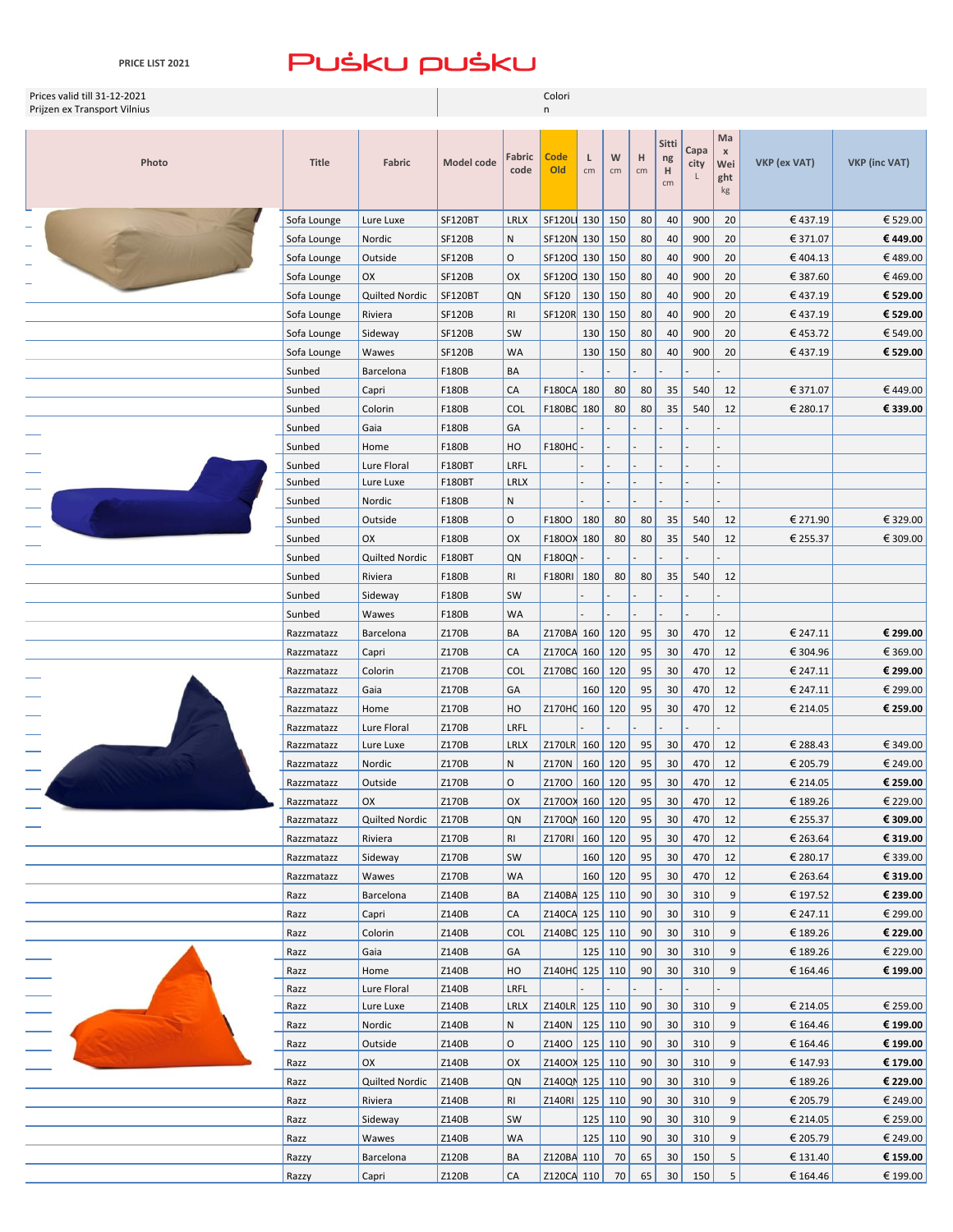| Prices valid till 31-12-2021<br>Prijzen ex Transport Vilnius |                    |                      |                                | Colori<br>n      |               |          |            |          |          |            |                       |                      |                      |  |
|--------------------------------------------------------------|--------------------|----------------------|--------------------------------|------------------|---------------|----------|------------|----------|----------|------------|-----------------------|----------------------|----------------------|--|
|                                                              |                    |                      |                                |                  |               |          |            |          |          |            |                       |                      |                      |  |
|                                                              |                    |                      |                                |                  |               |          |            |          | Sitti    | Capa       | Ma                    |                      |                      |  |
| Photo                                                        | <b>Title</b>       | Fabric               | Model code                     | Fabric           | <b>Code</b>   | L        | W          | н        | ng       | city       | $\pmb{\times}$<br>Wei | VKP (ex VAT)         | <b>VKP (inc VAT)</b> |  |
|                                                              |                    |                      |                                | code             | Old           | cm       | cm         | cm       | H<br>cm  |            | ght                   |                      |                      |  |
|                                                              |                    |                      |                                |                  |               |          |            |          |          |            | kg                    |                      |                      |  |
|                                                              | Razzy              | Colorin              | Z120B                          | <b>COL</b>       | Z120BC 110    |          | 70         | 65       | 30       | 150        | 5                     | € 131.40             | € 159.00             |  |
|                                                              | Razzy              | Gaia                 | Z120B                          | GA               |               | 110      | 70         | 65       | 30       | 150        | 5                     | € 131.40             | € 159.00             |  |
|                                                              | Razzy              | Home                 | Z120B                          | HO               | Z120HQ 110    |          | 70         | 65       | 30       | 150        | 5                     | € 123.14             | € 149.00             |  |
|                                                              | Razzy              | Lure Floral          | Z120B                          | LRFL             |               |          |            |          |          |            |                       |                      |                      |  |
|                                                              | Razzy              | Lure Luxe            | Z120B                          | <b>LRLX</b>      | Z120LR 110    |          | 70         | 65       | 30       | 150        | 5                     | € 156.20             | € 189.00             |  |
|                                                              | Razzy              | Nordic               | Z120B                          | ${\sf N}$        | Z120N         | 110      | 70         | 65       | 30       | 150        | 5                     | € 106.61             | € 129.00             |  |
|                                                              | Razzy              | Outside              | Z120B                          | $\circ$          | Z1200         | 110      | 70         | 65       | 30       | 150        | 5                     | € 123.14             | € 149.00             |  |
|                                                              | Razzy              | OX                   | Z120B                          | OX               | Z1200X 110    |          | 70         | 65       | 30       | 150        | 5                     | €98.35               | € 119.00             |  |
|                                                              | Razzy              | Quilted Nordic       | Z120B                          | QN               | Z120QN 110    |          | 70         | 65       | 30       | 150        | 5                     | € 131.40             | € 159.00             |  |
|                                                              | Razzy              | Riviera              | Z120B                          | RI               | Z120RI        | 110      | 70         | 65       | 30       | 150        | 5                     | € 131.40             | € 159.00             |  |
|                                                              | Razzy              | Sideway              | Z120B                          | SW               |               | 110      | 70         | 65       | 30       | 150        | 5                     | € 139.67             | € 169.00             |  |
|                                                              | Razzy              | Wawes                | Z120B                          | <b>WA</b>        |               | 110      | 70         | 65       | 30       | 150        | 5                     | € 131.40             | € 159.00             |  |
|                                                              | Up!                | Barcelona            | K40B                           | BA               | K40BA         | 45       | 45         | 40       | 40       | 80         | 3                     | € 81.82              | €99.00               |  |
|                                                              | Up!                | Capri                | K40B                           | CA               | K40CA         | 45       | 45         | 40       | 40       | 80         | $\overline{3}$        | €98.35               | € 119.00             |  |
|                                                              | Up!                | Colorin              | K40B                           | <b>COL</b>       | K40BCC        | 45       | 45         | 40       | 40       | 80         | 3                     | € 81.82              | €99.00               |  |
|                                                              | Up!                | Gaia                 | K40B                           | GA               |               | 45       | 45         | 40       | 40       | 80         | $\mathbf{3}$          | € 81.82              | €99.00               |  |
|                                                              | Up!                | Home                 | K40B                           | HO               | K40HO         | 45       | 45         | 40       | 40       | 80         | 3                     | €73.55               | € 89.00              |  |
|                                                              | Up!                | Lure Floral          | K40B                           | LRFL             |               | 45       | 45         | 40       | 40       | 80         | 3                     | €90.08               | € 109.00             |  |
|                                                              | Up!                | Lure Luxe            | K40B                           | <b>LRLX</b>      | K40LRL        | 45       | 45         | 40       | 40       | 80         | 3                     | €90.08               | € 109.00             |  |
|                                                              | Up!                | Nordic               | K40B                           | N                | <b>K40N</b>   | 45       | 45         | 40       | 40       | 80         | 3                     | € 65.29              | € 79.00              |  |
|                                                              | Up!                | Outside              | K40B                           | $\circ$          | K40O          | 45       | 45         | 40       | 40       | 80         | $\overline{3}$        | €73.55               | € 89.00              |  |
|                                                              | Up!                | OX                   | K40B                           | OX               | <b>K40OX</b>  | 45       | 45         | 40       | 40       | 80         | 3                     | € 65.29              | € 79.00              |  |
|                                                              | Up!                | Quilted Nordic       | K40B                           | QN               | K40QN         | 45       | 45         | 40       | 40       | 80         | $\overline{3}$        | € 81.82              | € 99.00              |  |
|                                                              | Up!                | Riviera              | K40B                           | R1               | K40RI         | 45       | 45         | 40       | 40       | 80         | $\overline{3}$        | € 81.82              | €99.00               |  |
|                                                              | Up!                | Sideway              | K40B                           | SW               |               | 45       | 45         | 40       | 40       | 80         | 3                     | € 81.82              | €99.00               |  |
|                                                              | Up!                | Wawes                | K40B                           | <b>WA</b>        |               | 45       | 45         | 40       | 40       | 80         | 3                     | € 81.82              | € 99.00              |  |
|                                                              | Softbox            | Barcelona            | K60B                           | BA               | K60BA         | 65       | 65         | 40       | 40       | 150        | 5                     | € 131.40             | € 159.00             |  |
|                                                              | Softbox            | Capri                | K60B                           | CA               | K60CA         | 65       | 65         | 40       | 40       | 150        | 5                     | € 147.93             | € 179.00             |  |
|                                                              | Softbox            | Colorin              | K60B                           | <b>COL</b>       | K60BCC        | 65       | 65         | 40       | 40       | 150        | 5                     | € 106.61             | € 129.00             |  |
|                                                              | Softbox            | Gaia                 | K60B                           | GA               |               | 65       | 65         | 40       | 40       | 150        | 5                     | € 106.61             | € 129.00             |  |
|                                                              | Softbox            | Home                 | K60B                           | $\sf{HO}$        | <b>K60HO</b>  | 65       | 65         | 40       | 40       | 150        | $\overline{5}$        | € 114.88             | € 139.00             |  |
|                                                              | Softbox            | Lure Floral          | K60B                           | LRFL             |               | 65       | 65         | 40       | 40       | 150        | 5                     | € 139.67             | € 169.00             |  |
|                                                              | Softbox            | Lure Luxe            | K60B                           | LRLX             | K60LRL        | 65       | 65         | 40       | 40       | 150        | 5                     | € 139.67             | € 169.00             |  |
|                                                              | Softbox            | Nordic               | K60B                           | N                | K60N          | 65       | 65         | 40       | 40       | 150        | 5                     | € 114.88             | € 139.00             |  |
|                                                              | Softbox            | Outside              | K60B                           | $\mathsf O$      | K60O          | 65       | 65         | 40       | 40       | 150        | 5                     | € 114.88             | € 139.00             |  |
|                                                              | Softbox            | OX<br>Quilted Nordic | K60B                           | OX               | K60OX         | 65<br>65 | 65<br>65   | 40<br>40 | 40<br>40 | 150<br>150 | 5                     | € 106.61             | € 129.00<br>€ 149.00 |  |
|                                                              | Softbox<br>Softbox |                      | K60B<br>K60B                   | QN               | K60QN         |          |            |          |          |            | 5                     | € 123.14             | € 149.00             |  |
|                                                              | Softbox            | Riviera<br>Sideway   | K60B                           | RI<br>SW         | K60RI         | 65<br>65 | 65<br>65   | 40<br>40 | 40<br>40 | 150<br>150 | 5<br>$\overline{5}$   | € 123.14<br>€ 114.88 | € 139.00             |  |
|                                                              | Softbox            | Wawes                | K60B                           | WA               |               | 65       | 65         | 40       | 40       | 150        | 5                     | € 123.14             | € 149.00             |  |
|                                                              | MooG               |                      | <b>FK120B</b>                  | BA               | <b>FK120B</b> | 95       | 125        |          | 40       | 730        |                       | €453.72              | € 549.00             |  |
|                                                              | MooG               | Barcelona<br>Capri   | <b>FK120B</b>                  | CA               | <b>FK1200</b> | 95       | 125        | 65<br>65 | 40       | 730        | 17<br>17              | €495.04              | € 599.00             |  |
|                                                              |                    |                      |                                |                  |               |          |            |          |          |            |                       |                      | €429.00              |  |
|                                                              | MooG<br>MooG       | Colorin              | <b>FK120B</b>                  | <b>COL</b><br>GA | <b>FK120B</b> | 95<br>95 | 125<br>125 | 65       | 40       | 730<br>730 | 17                    | € 354.55             | €429.00              |  |
|                                                              | MooG               | Gaia<br>Home         | <b>FK120B</b><br><b>FK120B</b> | HO               | <b>FK120H</b> | 95       | 125        | 65<br>65 | 40<br>40 | 730        | 17<br>17              | € 354.55<br>€ 379.34 | €459.00              |  |
|                                                              | MooG               | Lure Floral          |                                | LRFL             |               |          |            |          |          |            |                       |                      |                      |  |
|                                                              | MooG               | Lure Luxe            | <b>FK120B</b><br><b>FK120B</b> | LRLX             |               |          |            |          |          |            |                       |                      |                      |  |
|                                                              | MooG               | Nordic               | <b>FK120B</b>                  | N                | <b>FK120N</b> |          | $95$ 125   | 65       | 40       | 730        | 17                    | € 379.34             | €459.00              |  |
|                                                              | MooG               | Outside              | <b>FK120B</b>                  | O                | <b>FK1200</b> | 95       | 125        | 65       | 40       | 730        | 17                    | € 379.34             | €459.00              |  |
|                                                              | MooG               | OX                   | <b>FK120B</b>                  | OX               | <b>FK1200</b> | 95       | 125        | 65       | 40       | 730        | 17                    | € 338.02             | €409.00              |  |
|                                                              | MooG               | Quilted Nordic       | <b>FK120B</b>                  | QN               |               |          |            |          |          |            |                       |                      |                      |  |
|                                                              | MooG               | Riviera              | <b>FK120B</b>                  | R1               | FK120R 95 125 |          |            | 65       | 40       | 730        | 17                    | €453.72              | € 549.00             |  |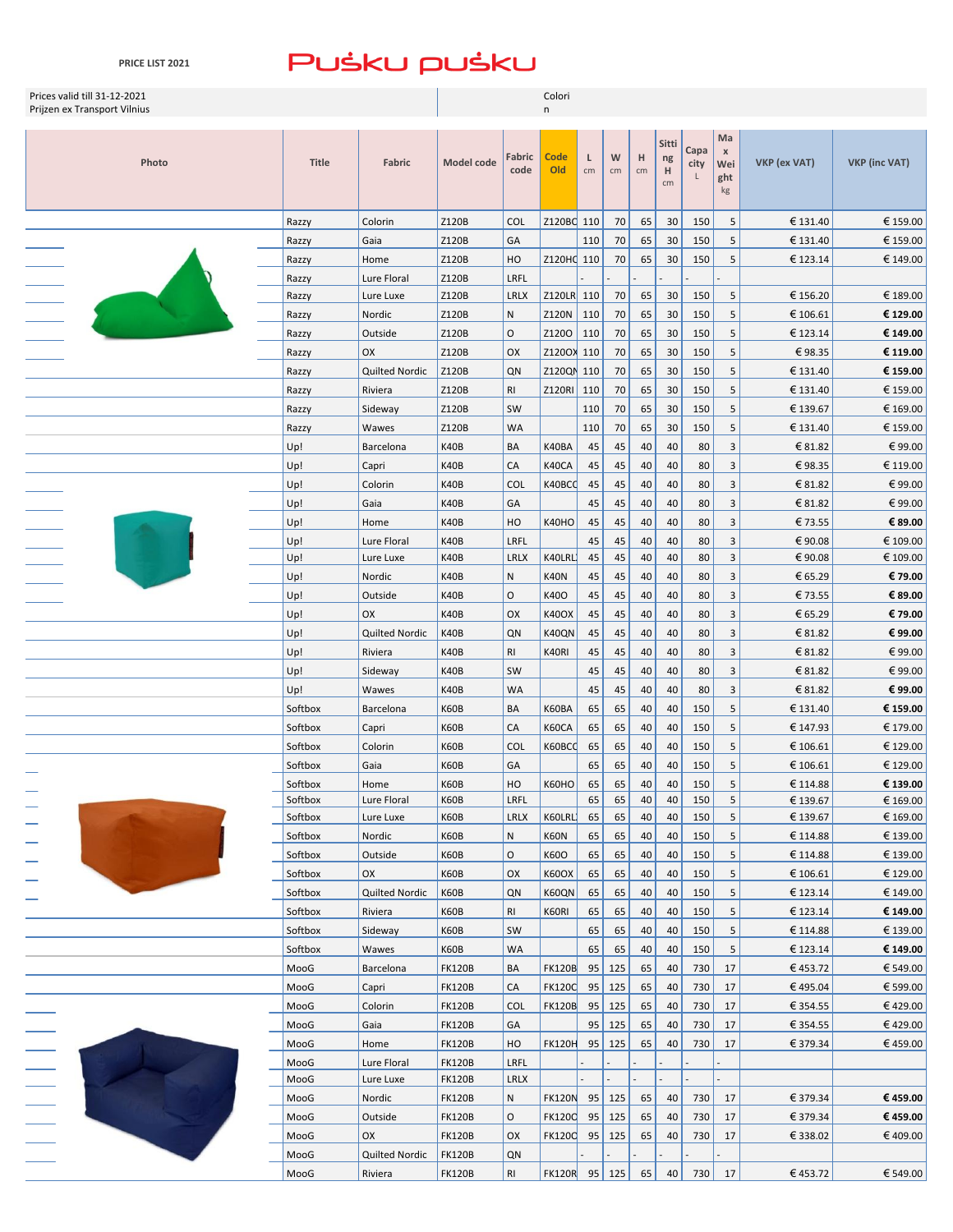| Prices valid till 31-12-2021<br>Prijzen ex Transport Vilnius |                        |                     | Colori           |                     |                    |            |           |          |                        |              |                                        |                      |                      |
|--------------------------------------------------------------|------------------------|---------------------|------------------|---------------------|--------------------|------------|-----------|----------|------------------------|--------------|----------------------------------------|----------------------|----------------------|
| Photo                                                        | <b>Title</b>           | <b>Fabric</b>       | Model code       | Fabric<br>code      | <b>Code</b><br>Old | L<br>cm    | W<br>cm   | н<br>cm  | Sitti<br>ng<br>H<br>cm | Capa<br>city | Ma<br>$\pmb{\chi}$<br>Wei<br>ght<br>kg | VKP (ex VAT)         | <b>VKP</b> (inc VAT) |
|                                                              | MooG                   | Sideway             | <b>FK120B</b>    | SW                  |                    | 95         | 125       | 65       | 40                     | 730          | 17                                     | €453.72              | € 549.00             |
|                                                              | MooG                   | Wawes               | <b>FK120B</b>    | <b>WA</b>           |                    | 95         | 125       | 65       | 40                     | 730          | 17                                     | €453.72              | € 549.00             |
|                                                              | Sofa MooG              | Barcelona           | <b>SK180B</b>    | BA                  | SK180B 100         |            | 195       | 65       | 40                     | 1060         | 23                                     | €495.04              | € 599.00             |
|                                                              | Sofa MooG              | Capri               | <b>SK180B</b>    | CA                  | SK180C 100         |            | 195       | 65       | 40                     | 1060         | 23                                     | € 577.69             | € 699.00             |
|                                                              | Sofa MooG              | Colorin             | <b>SK180B</b>    | <b>COL</b>          | SK180B 100         |            | 195       | 65       | 40                     | 1060         | 23                                     | €470.25              | € 569.00             |
|                                                              | Sofa MooG              | Gaia                | <b>SK180B</b>    | GA                  |                    | 100        | 195       | 65       | 40                     | 1060         | 23                                     | €470.25              | € 569.00             |
|                                                              | Sofa MooG              | Home                | <b>SK180B</b>    | HO                  | SK180H 100         |            | 195       | 65       | 40                     | 1060         | 23                                     | €478.51              | € 579.00             |
|                                                              | Sofa MooG              | Lure Floral         | <b>SK180B</b>    | LRFL                |                    |            |           |          |                        |              |                                        |                      |                      |
|                                                              | Sofa MooG              | Lure Luxe           | <b>SK180B</b>    | <b>LRLX</b>         |                    |            |           |          |                        |              |                                        |                      |                      |
|                                                              | Sofa MooG              | Nordic              | <b>SK180B</b>    | N                   | SK180N 100         |            | 195       | 65       | 40                     | 1060         | 23                                     | €478.51              | € 579.00             |
|                                                              | Sofa MooG              | Outside             | <b>SK180B</b>    | $\circ$             | SK180C 100         |            | 195       | 65       | 40                     | 1060         | 23                                     | €478.51              | € 579.00             |
|                                                              | Sofa MooG              | OX                  | <b>SK180B</b>    | OX                  | SK180C 100         |            | 195       | 65       | 40                     | 1060         | 23                                     | €445.45              | € 539.00             |
|                                                              | Sofa MooG              | Quilted Nordic      | <b>SK180B</b>    | QN                  |                    |            |           |          |                        |              |                                        |                      |                      |
|                                                              | Sofa MooG              | Riviera             | <b>SK180B</b>    | R <sub>l</sub>      | SK180R 100         |            | 195       | 65       | 40                     | 1060         | 23                                     | €495.04              | € 599.00             |
|                                                              | Sofa MooG              | Sideway             | <b>SK180B</b>    | SW                  |                    | 100        | 195       | 65       | 40                     | 1060         | 23                                     | €495.04              | € 599.00             |
|                                                              | Sofa MooG              | Wawes               | <b>SK180B</b>    | <b>WA</b>           |                    | 100        | 195       | 65       | 40                     | 1060         | 23                                     | €495.04              | € 599.00             |
|                                                              | Tube                   | Barcelona           | T105B            | BA                  | T105BA 120         |            | 73        | 80       | 40                     | 350          | 9                                      | € 247.11             | € 299.00             |
|                                                              | Tube                   | Capri               | T105B            | CA                  | T105CA 120         |            | 73        | 80       | 40                     | 350          | 9                                      | € 354.55             | €429.00              |
|                                                              | Tube                   | Colorin             | T105B            | <b>COL</b>          | T105BC 120         |            | 73        | 80       | 40                     | 350          | 9                                      | € 230.58             | € 279.00             |
|                                                              | Tube                   | Gaia                | T105B            | GA                  |                    | 120        | 73        | 80       | 40                     | 350          | 9                                      | € 230.58             | € 279.00             |
|                                                              | Tube                   | Home                | T105B            | HO                  | T105HQ 120         |            | 73        | 80       | 40                     | 350          | 9                                      | € 222.31             | € 269.00             |
|                                                              | Tube                   | Lure Floral         | T105B            | LRFL                |                    | 120        | 73        | 80       | 40                     | 350          | 9                                      | € 288.43             | € 349.00             |
|                                                              | Tube                   | Lure Luxe           | T105B            | <b>LRLX</b><br>N    | T105LR 120         |            | 73        | 80       | 40                     | 350          | 9                                      | € 288.43             | € 349.00             |
|                                                              | Tube<br>Tube           | Nordic<br>Outside   | T105B<br>T105B   | $\circ$             | T105N<br>T1050     | 120<br>120 | 73<br>73  | 80<br>80 | 40<br>40               | 350<br>350   | 9<br>9                                 | € 222.31<br>€ 222.31 | € 269.00<br>€ 269.00 |
|                                                              | Tube                   | OX                  | T105B            | OX                  | T105OX 120         |            | 73        | 80       | 40                     | 350          | 9                                      | € 189.26             | € 229.00             |
|                                                              | Tube                   | Quilted Nordic      | T105B            | QN                  | T105QN             | 120        | 73        | 80       | 40                     | 350          | 9                                      | € 271.90             | € 329.00             |
|                                                              | Tube                   | Riviera             | T105B            | R <sub>l</sub>      | T105RI 120         |            | 73        | 80       | 40                     | 350          | 9                                      | € 271.90             | € 329.00             |
|                                                              | Tube                   | Sideway             | T105B            | SW                  |                    | 120        | 73        | 80       | 40                     | 350          | 9                                      | € 288.43             | € 349.00             |
|                                                              | Tube                   | Wawes               | T105B            | <b>WA</b>           |                    | 120        | 73        | 80       | 40                     | 350          | 9                                      | € 271.90             | € 329.00             |
|                                                              | <b>Tube 100</b>        | Barcelona           | T105B100         | BA                  |                    |            | 120   100 | 80       | 40                     | 500          | $12\,$                                 | €329.75              | € 399.00             |
|                                                              | Tube 100               | Capri               | T105B100         | CA                  | T105XL 120         |            | 100       | 80       | 40                     | 500          | 12                                     | €437.19              | € 529.00             |
|                                                              | <b>Tube 100</b>        | Colorin             | T105B100         | <b>COL</b>          | x                  | 120        | 100       | 80       | 40                     | 500          | 12                                     | € 313.22             | € 379.00             |
|                                                              | Tube 100               | Gaia                | T105B100         | GA                  |                    | 120        | 100       | 80       | 40                     | 500          | 12                                     | € 313.22             | € 379.00             |
|                                                              | Tube 100               | Home                | T105B100         | HO                  | T105XL 120         |            | 100       | 80       | 40                     | 500          | 12                                     | € 296.69             | € 359.00             |
|                                                              | Tube 100               | Lure Floral         | T105B100         | LRFL                |                    | 120        | 100       | 80       | 40                     | 500          | 12                                     | € 371.07             | €449.00              |
|                                                              | Tube 100               | Lure Luxe           | T105B100         | <b>LRLX</b>         | T105XL 120         |            | 100       | 80       | 40                     | 500          | 12                                     | € 395.87             | €479.00              |
|                                                              | Tube 100               | Nordic              | T105B100         | N                   | T105XL 120         |            | 100       | 80       | 40                     | 500          | 12                                     | € 296.69             | € 359.00             |
|                                                              | Tube 100               | Outside             | T105B100         | O                   | T105XL 120         |            | 100       | 80       | 40                     | 500          | 12                                     | € 296.69             | € 359.00             |
|                                                              | Tube 100               | OX                  | T105B100         | OX                  | T105XL 120         |            | 100       | 80       | 40                     | 500          | 12                                     | € 271.90             | € 329.00             |
|                                                              | Tube 100               | Quilted Nordic      | T105B100         | QN                  | T105XL 120         |            | 100       | 80       | 40                     | 500          | 12                                     | € 362.81             | €439.00              |
|                                                              | Tube 100               | Riviera             | T105B100         | <b>RI</b>           | T105XL 120         |            | 100       | 80       | 40                     | 500          | 12                                     | € 362.81             | €439.00              |
|                                                              | <b>Tube 100</b>        | Sideway             | T105B100         | SW                  |                    | 120        | 100       | 80       | 40                     | 500          | 12                                     | € 362.81             | €439.00              |
|                                                              | Tube 100               | Wawes               | T105B100         | <b>WA</b>           |                    | 120        | 100       | 80       | 40                     | 500          | 12                                     | € 362.81             | €439.00              |
|                                                              | Sofa Tube              | Barcelona           | ST105B           | BA                  | ST105B 120         |            | 135       | 80       | 40                     | 700          | 17                                     | €412.40              | €499.00              |
|                                                              | Sofa Tube              | Capri               | ST105B           | CA                  | ST105C 120         |            | 135       | 80       | 40                     | 700          | 17                                     | € 536.36             | € 649.00             |
|                                                              | Sofa Tube              | Colorin             | ST105B           | <b>COL</b>          | ST105B 120         |            | 135       | 80       | 40                     | 700          | 17                                     | € 371.07             | €449.00              |
|                                                              | Sofa Tube              | Gaia                | ST105B           | GA                  |                    | 120        | 135       | 80       | 40                     | 700          | 17                                     | € 371.07             | €449.00              |
|                                                              | Sofa Tube              | Home                | ST105B           | HO                  | ST105H 120         |            | 135       | 80       | 40                     | 700          | 17                                     | € 371.07             | €449.00              |
|                                                              | Sofa Tube              | Lure Floral         | ST105B<br>ST105B | LRFL<br><b>LRLX</b> | ST105L 120 135     | 120        | 135       | 80<br>80 | 40<br>40               | 700<br>700   | 17<br>17                               | €453.72              | € 549.00<br>€ 549.00 |
|                                                              | Sofa Tube<br>Sofa Tube | Lure Luxe<br>Nordic | ST105B           | ${\sf N}$           | ST105N 120 135     |            |           | 80       | 40                     | 700          | 17                                     | €453.72<br>€ 371.07  | €449.00              |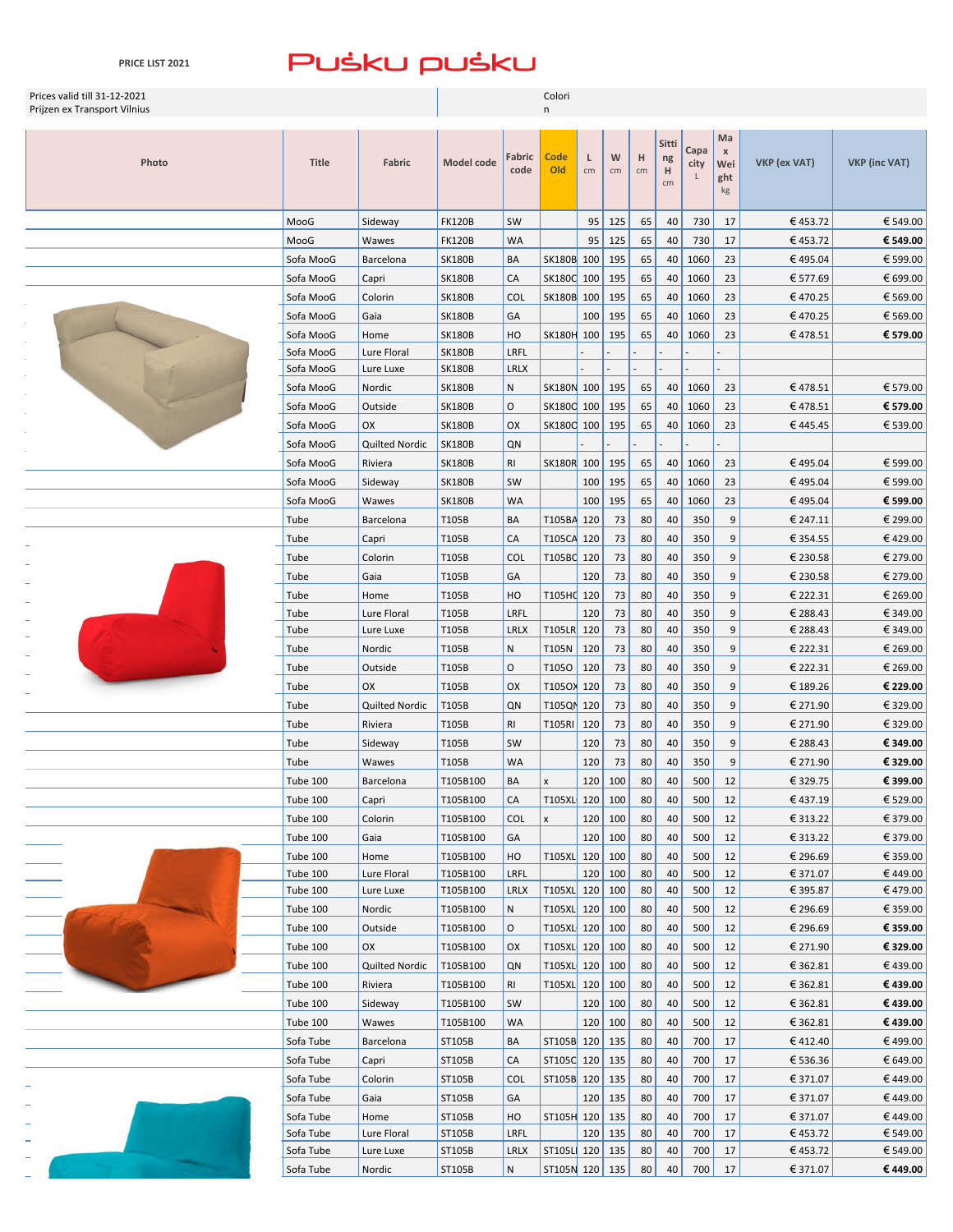### $-2 - 1 - 1$  $\overline{\phantom{a}}$ L.  $-21 - 1$  $\overline{\phantom{a}}$

| PRICE LIST 2021              |                        | PUSKU PUSKU          |                  |                 |                          |            |            |          |             |            |                |                     |                      |
|------------------------------|------------------------|----------------------|------------------|-----------------|--------------------------|------------|------------|----------|-------------|------------|----------------|---------------------|----------------------|
| Prices valid till 31-12-2021 |                        |                      |                  |                 | Colori                   |            |            |          |             |            |                |                     |                      |
| Prijzen ex Transport Vilnius |                        |                      |                  |                 | n                        |            |            |          |             |            |                |                     |                      |
|                              |                        |                      |                  |                 |                          |            |            |          |             |            | Ma             |                     |                      |
|                              |                        |                      |                  | Fabric          | Code                     | L          | W          | н        | Sitti<br>ng | Capa       | $\pmb{\times}$ |                     |                      |
| Photo                        | <b>Title</b>           | Fabric               | Model code       | code            | Old                      | cm         | cm         | cm       | н           | city       | Wei<br>ght     | <b>VKP</b> (ex VAT) | <b>VKP (inc VAT)</b> |
|                              |                        |                      |                  |                 |                          |            |            |          | cm          |            | kg             |                     |                      |
|                              |                        |                      |                  |                 |                          |            |            |          |             |            |                |                     |                      |
|                              | Sofa Tube              | Outside<br><b>OX</b> | ST105B           | O               | ST105C 120               |            | 135        | 80       | 40          | 700        | 17             | € 371.07            | €449.00<br>€ 399.00  |
|                              | Sofa Tube              |                      | ST105B           | OX              | ST1050 120<br>ST105C 120 |            | 135        | 80       | 40          | 700        | 17             | € 329.75            |                      |
|                              | Sofa Tube<br>Sofa Tube | Quilted Nordic       | ST105B<br>ST105B | QN<br><b>RI</b> | <b>ST105R</b>            | 120        | 135<br>135 | 80       | 40<br>40    | 700<br>700 | 17             | €445.45<br>€445.45  | € 539.00<br>€ 539.00 |
|                              |                        | Riviera              |                  | SW              |                          |            |            | 80       | 40          | 700        | 17             |                     |                      |
|                              | Sofa Tube<br>Sofa Tube | Sideway<br>Wawes     | ST105B<br>ST105B | <b>WA</b>       |                          | 120<br>120 | 135<br>135 | 80<br>80 | 40          | 700        | 17<br>17       | €453.72<br>€445.45  | € 549.00<br>€ 539.00 |
|                              | Sofa Tube 160          | Barcelona            | ST105B160        | BA              | X                        | 120        | 160        | 80       | 40          | 1000       | 20             | €495.04             | € 599.00             |
|                              | Sofa Tube 160          | Capri                | ST105B160        | CA              |                          | 120        | 160        | 80       | 40          | 1000       | 20             | € 660.33            | € 799.00             |
|                              | Sofa Tube 160          | Colorin              | ST105B160        | <b>COL</b>      | X                        | 120        | 160        | 80       | 40          | 1000       | 20             | €470.25             | € 569.00             |
|                              | Sofa Tube 160          | Gaia                 | ST105B160        | GA              |                          | 120        | 160        | 80       | 40          | 1000       | 20             | €470.25             | € 569.00             |
|                              | Sofa Tube 160          | Home                 | ST105B160        | HO              |                          | 120        | 160        | 80       | 40          | 1000       | 20             | €453.72             | € 549.00             |
|                              | Sofa Tube 160          | Lure Floral          | ST105B160        | LRFL            |                          | 120        | 160        | 80       | 40          | 1000       | 20             | € 561.16            | € 679.00             |
|                              | Sofa Tube 160          | Lure Luxe            | ST105B160        | <b>LRLX</b>     |                          | 120        | 160        | 80       | 40          | 1000       | 20             | € 536.36            | € 649.00             |
|                              | Sofa Tube 160          | Nordic               | ST105B160        | Ν               | X                        | 120        | 160        | 80       | 40          | 1000       | 20             | €453.72             | € 549.00             |
|                              | Sofa Tube 160          | Outside              | ST105B160        | O               | X                        | 120        | 160        | 80       | 40          | 1000       | 20             | €453.72             | € 549.00             |
|                              | Sofa Tube 160          | OX                   | ST105B160        | OX              |                          | 120        | 160        | 80       | 40          | 1000       | 20             | €412.40             | €499.00              |
|                              | Sofa Tube 160          | Quilted Nordic       | ST105B160        | QN              |                          | 120        | 160        | 80       | 40          | 1000       | 20             | €495.04             | € 599.00             |
|                              | Sofa Tube 160          | Riviera              | ST105B160        | RI              |                          | 120        | 160        | 80       | 40          | 1000       | 20             | €495.04             | € 599.00             |
|                              | Sofa Tube 160          | Sideway              | ST105B160        | SW              |                          | 120        | 160        | 80       | 40          | 1000       | 20             | € 519.83            | € 629.00             |
|                              | Sofa Tube 160          | Wawes                | ST105B160        | WA              |                          | 120        | 160        | 80       | 40          | 1000       | 20             | €495.04             | € 599.00             |
|                              | Sofa Tube 190          | Barcelona            | ST105B190        | BA              | X                        | 105        | 190        | 80       |             | 40 1200    | 25             | € 577.69            | € 699.00             |
|                              | Sofa Tube 190          | Capri                | ST105B190        | СA              |                          | 105        | 190        | 80       |             | 40 1200    | 25             | € 742.98            | € 899.00             |
|                              | Sofa Tube 190          | Colorin              | ST105B190        | <b>COL</b>      | x                        | 105        | 190        | 80       |             | 40 1200    | 25             | € 536.36            | € 649.00             |
|                              | Sofa Tube 190          | Gaia                 | ST105B190        | GA              |                          | 105        | 190        | 80       |             | 40 1200    | 25             | € 536.36            | € 649.00             |
|                              | Sofa Tube 190          | Home                 | ST105B190        | HO              |                          | 105        | 190        | 80       |             | 40 1200    | 25             | €478.51             | € 579.00             |
|                              | Sofa Tube 190          | Lure Floral          | ST105B190        | LRFL            |                          | 105        | 190        | 80       |             | 40 1200    | 25             | € 619.01            | € 749.00             |
|                              | Sofa Tube 190          | Lure Luxe            | ST105B190        | <b>LRLX</b>     |                          | 105        | 190        | 80       |             | 40 1200    | 25             | € 619.01            | € 749.00             |
|                              | Sofa Tube 190          | Nordic               | ST105B190        | Ν               | X                        | 105        | 190        | 80       | 40          | 1200       | 25             | €478.51             | € 579.00             |
|                              | Sofa Tube 190          | Outside              | ST105B190        | O               | X                        | 105        | 190        | 80       | 40          | 1200       | 25             | €478.51             | € 579.00             |
|                              | Sofa Tube 190          | OX                   | ST105B190        | OX              |                          | 105        | 190        | 80       |             | 40 1200    | 25             | €453.72             | € 549.00             |
|                              | Sofa Tube 190          | Quilted Nordic       | ST105B190        | QN              |                          | 105        | 190        | 80       |             | 40 1200    | 25             | € 594.21            | € 719.00             |
|                              | Sofa Tube 190          | Riviera              | ST105B190        | RI              |                          | 105        | 190        | 80       |             | 40 1200    | 25             | € 594.21            | € 719.00             |
|                              | Sofa Tube 190          | Sideway              | ST105B190        | SW              |                          | 105        | 190        | 80       |             | 40 1200    | 25             | € 627.27            | € 759.00             |
|                              | Sofa Tube 190          | Wawes                | ST105B190        | WA              |                          | 105        | 190        | 80       | 40          | 1200       | 25             | € 594.21            | € 719.00             |
|                              | <b>Roll 100</b>        | Barcelona            | R100             | BA              | R100BA                   | 100        | 100        | 65       | 65          | 400        | 10             | € 247.11            | € 299.00             |
|                              | <b>Roll 100</b>        | Capri                | R100             | СA              | R100CA 100               |            | 100        | 65       | 65          | 400        | 10             | € 329.75            | € 399.00             |
|                              | <b>Roll 100</b>        | Colorin              | R100             | COL             | R100CC 100               |            | 100        | 65       | 65          | 400        | 10             | € 230.58            | € 279.00             |
|                              | <b>Roll 100</b>        | Gaia                 | R100             | GA              |                          | 100        | 100        | 65       | 65          | 400        | 10             | € 230.58            | € 279.00             |
|                              | <b>Roll 100</b>        | Home                 | R100             | HO              | R100HO 100               |            | 100        | 65       | 65          | 400        | 10             | € 222.31            | € 269.00             |
|                              | <b>Roll 100</b>        | Lure Floral          | R100             | LRFL            |                          |            |            |          |             |            |                |                     |                      |
|                              | <b>Roll 100</b>        | Lure Luxe            | R100             | <b>LRLX</b>     | R100LR 100               |            | 100        | 65       | 65          | 400        | 10             | € 271.90            | € 329.00             |
|                              | <b>Roll 100</b>        | Nordic               | R100             | Ν               | R <sub>100</sub> N 100   |            | 100        | 65       | 65          | 400        | 10             | € 222.31            | € 269.00             |
|                              | <b>Roll 100</b>        | Outside              | R100             | O               | R <sub>100</sub> 100     |            | 100        | 65       | 65          | 400        | 10             | € 222.31            | € 269.00             |
|                              | <b>Roll 100</b>        | OX                   | R100             | OX              | R1000 100                |            | 100        | 65       | 65          | 400        | 10             | € 189.26            | € 229.00             |
|                              | <b>Roll 100</b>        | Quilted Nordic       | R100             | QN              | R100QM 100               |            | 100        | 65       | 65          | 400        | 10             | € 255.37            | € 309.00             |
|                              | <b>Roll 100</b>        | Riviera              | R100             | <b>RI</b>       | R100RI 100               |            | 100        | 65       | 65          | 400        | 10             | € 255.37            | € 309.00             |
|                              | <b>Roll 100</b>        | Sideway              | R100             | SW              |                          | 100        | 100        | 65       | 65          | 400        | 10             | € 271.90            | € 329.00             |
|                              | <b>Roll 100</b>        | Wawes                | R100             | WA              |                          | 100        | 100        | 65       | 65          | 400        | 10             | € 255.37            | € 309.00             |
|                              | Roll 85                | Barcelona            | <b>R85</b>       | ΒA              | R85BA                    | 88         | 88         | 60       | 60          | 300        | 8              | € 205.79            | € 249.00             |
|                              | Roll 85                | Capri                | <b>R85</b>       | CA              | <b>R85CA</b>             | 88         | 88         | 60       | 60          | 300        | 8              | € 271.90            | € 329.00             |

Roll 85 Colorin R85 COL R85COL 88 88 60 60 300 8 € 180.99 € 219.00 Roll 85 Gaia | R85 | GA | | 88 | 88 | 60 | 300 | 8 | € 180.99 | € 219.00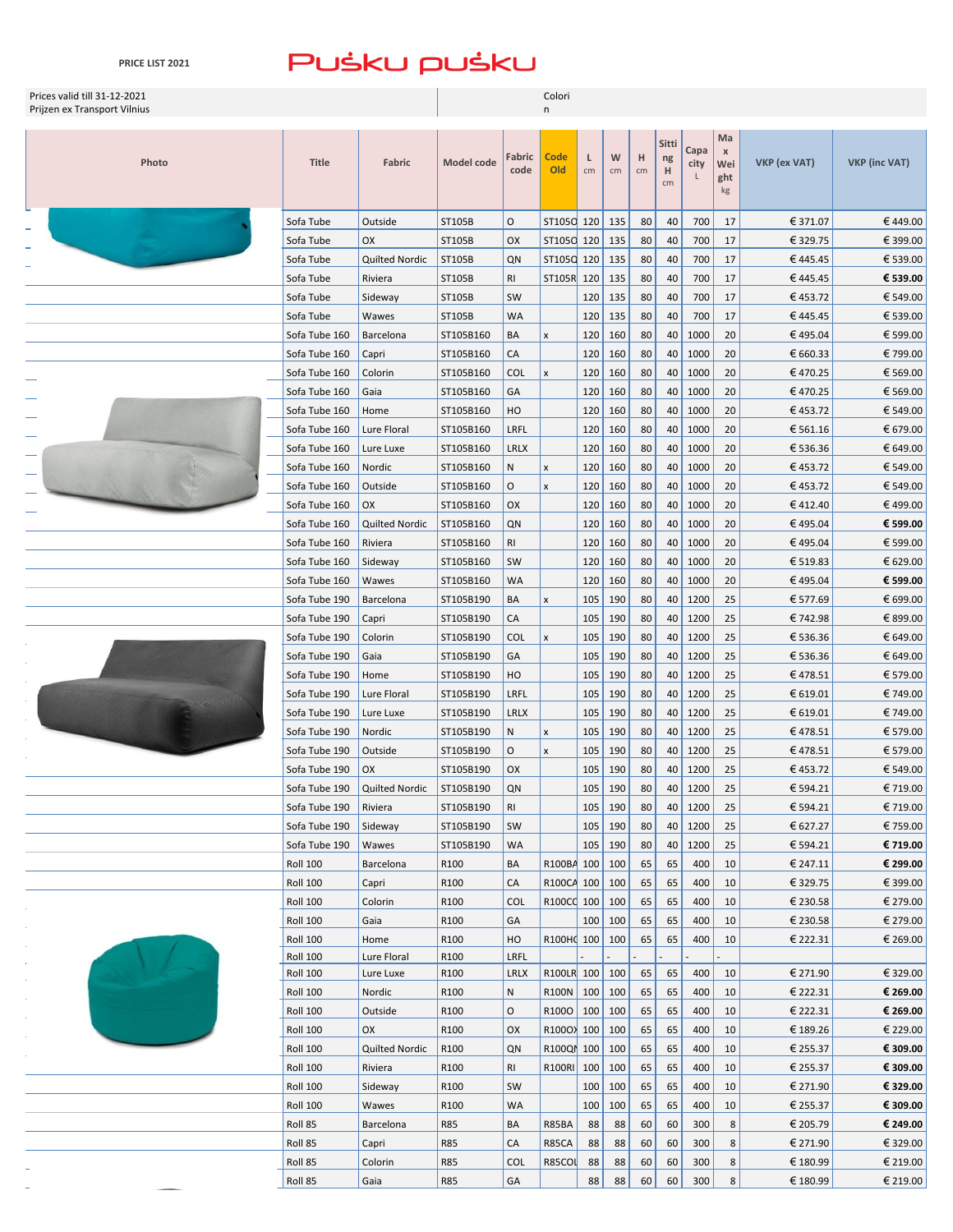**PRICE LIST 2021**

| Prices valid till 31-12-2021<br>Prijzen ex Transport Vilnius |                      |                   |                          |                 | Colori<br>n         |           |          |          |                        |                   |                                  |                      |                      |
|--------------------------------------------------------------|----------------------|-------------------|--------------------------|-----------------|---------------------|-----------|----------|----------|------------------------|-------------------|----------------------------------|----------------------|----------------------|
| Photo                                                        | <b>Title</b>         | Fabric            | Model code               | Fabric<br>code  | <b>Code</b><br>Old  | L<br>cm   | W<br>cm  | н<br>cm  | Sitti<br>ng<br>H<br>cm | Capa<br>city<br>L | Ma<br>$\,$ X<br>Wei<br>ght<br>kg | VKP (ex VAT)         | <b>VKP</b> (inc VAT) |
|                                                              | Roll 85              | Home              | <b>R85</b>               | HO              | <b>R85HO</b>        | 88        | 88       | 60       | 60                     | 300               | 8                                | € 180.99             | € 219.00             |
|                                                              | Roll 85              | Lure Floral       | <b>R85</b>               | LRFL            |                     |           |          |          |                        |                   |                                  |                      |                      |
|                                                              | Roll 85              | Lure Luxe         | <b>R85</b>               | LRLX            | R85LRL              | 88        | 88       | 60       | 60                     | 300               | 8                                | € 230.58             | € 279.00             |
|                                                              | Roll 85              | Nordic            | <b>R85</b>               | N               | <b>R85N</b>         | 88        | 88       | 60       | 60                     | 300               | 8                                | € 180.99             | € 219.00             |
|                                                              | Roll 85              | Outside           | <b>R85</b>               | $\mathsf O$     | <b>R850</b>         | 88        | 88       | 60       | 60                     | 300               | 8                                | € 180.99             | € 219.00             |
|                                                              | Roll 85              | OX                | <b>R85</b>               | OX              | <b>R85OX</b>        | 88        | 88       | 60       | 60                     | 300               | 8                                | € 156.20             | € 189.00             |
|                                                              | Roll 85              | Quilted Nordic    | <b>R85</b>               | QN              | R85QN               | 88        | 88       | 60       | 60                     | 300               | 8                                | € 205.79             | € 249.00             |
|                                                              | Roll 85              | Riviera           | <b>R85</b>               | RI              | R85RI               | 88        | 88       | 60       | 60                     | 300               | 8                                | € 205.79             | € 249.00             |
|                                                              | Roll 85<br>Roll 85   | Sideway<br>Wawes  | <b>R85</b><br><b>R85</b> | SW<br>WA        |                     | 88        | 88       | 60       | 60<br>60               | 300               | 8<br>8                           | € 222.31<br>€ 205.79 | € 269.00<br>€ 249.00 |
|                                                              |                      |                   |                          | CA              |                     | 88<br>100 | 88       | 60       | 40                     | 300<br>340        | 9                                | € 288.43             | € 349.00             |
|                                                              | Seat Zip             | Capri             | F90BZ                    |                 |                     |           | 80       | 85       |                        |                   |                                  |                      | € 259.00             |
|                                                              | Seat Zip<br>Seat Zip | Colorin<br>Nordic | F90BZ<br>F90BZ           | <b>COL</b><br>N | F90BZC 100<br>F90ZN | 100       | 80<br>80 | 85<br>85 | 40<br>40               | 340<br>340        | 9<br>9                           | € 214.05<br>€ 189.26 | € 229.00             |
|                                                              | Seat Zip             | Outside           | F90BZ                    | $\circ$         | F90ZO               | 100       | 80       | 85       | 40                     | 340               | 9                                | € 189.26             | € 229.00             |
|                                                              | Seat Zip             | OX                | F90BZ                    | OX              |                     | 100       | 80       | 85       | 40                     | 340               | 9                                | € 180.99             | € 219.00             |
|                                                              | Seat Zip             | Wawes             | F90BZ                    | WA              |                     | 100       | 80       | 85       | 40                     | 340               | 9                                | € 222.31             | € 269.00             |
|                                                              |                      |                   |                          |                 |                     |           |          |          |                        |                   |                                  |                      |                      |
|                                                              |                      |                   |                          |                 |                     |           |          |          |                        |                   |                                  |                      |                      |
|                                                              | Lounge Zip           | Capri             | F120BZ                   | ${\sf CA}$      |                     | 130       | 80       | 80       | 40                     | 380               | 10                               | € 321.49             | € 389.00             |
|                                                              | Lounge Zip           | Colorin           | F120BZ                   | <b>COL</b>      | F120BZ 130          |           | 80       | 80       | 40                     | 380               | 10                               | € 230.58             | € 279.00             |
|                                                              | Lounge Zip           | Nordic            | F120BZ                   | N               |                     | 130       | 80       | 80       | 40                     | 380               | 10                               | € 214.05             | € 259.00             |
|                                                              | Lounge Zip           | Outside           | F120BZ                   | O               | $\pmb{\times}$      | 130       | 80       | 80       | 40                     | 380               | 10                               | € 214.05             | € 259.00             |
|                                                              | Lounge Zip           | OX                | F120BZ                   | OX              |                     | 130       | 80       | 80       | 40                     | 380               | 10                               | € 189.26             | € 229.00             |
|                                                              | Lounge Zip           | Wawes             | F120BZ                   | <b>WA</b>       |                     | 130       | 80       | 80       | 40                     | 380               | 10                               | € 247.11             | € 299.00             |
|                                                              |                      |                   |                          |                 |                     |           |          |          |                        |                   |                                  |                      |                      |
|                                                              |                      |                   |                          |                 |                     |           |          |          |                        |                   |                                  |                      |                      |
|                                                              | Sunbed Zip           | Capri             | F180BZ                   | CA              |                     | 180       | 80       | 80       | 35                     | 540               | 12                               | € 387.60             | €469.00              |
|                                                              | Sunbed Zip           | Colorin           | F180BZ                   | <b>COL</b>      | F180BZ 180          |           | 80       | 80       | 35                     | 540               | 12                               | € 288.43             | € 349.00             |
|                                                              | Sunbed Zip           | Outside           | F180BZ                   | O               | $\pmb{\mathsf{x}}$  | 180       | 80       | 80       | 35                     | 540               | 12                               | € 280.17             | € 339.00             |
|                                                              | Sunbed Zip           | OX                | F180BZ                   | OX              |                     | 180       | 80       | 80       | 35                     | 540               | 12                               | € 247.11             | € 299.00             |
|                                                              |                      |                   |                          |                 |                     |           |          |          |                        |                   |                                  |                      |                      |
|                                                              |                      |                   |                          |                 |                     |           |          |          |                        |                   |                                  |                      |                      |
|                                                              |                      |                   |                          |                 |                     |           |          |          |                        |                   |                                  |                      |                      |
|                                                              |                      |                   |                          |                 |                     |           |          |          |                        |                   |                                  |                      |                      |
|                                                              | Cocoon 80            | Murrr             | CC80B                    | <b>MR</b>       |                     | 80        | 45       | 50       | 35                     | 80                | 5                                | € 313.22             | € 379.00             |
|                                                              | Cocoon 80            | Wawes             | CC80B                    | WA              |                     | 80        | 45       | 50       | 35                     | 80                | 5                                | € 180.99             | € 219.00             |
|                                                              |                      |                   |                          |                 |                     |           |          |          |                        |                   |                                  |                      |                      |
|                                                              |                      |                   |                          |                 |                     |           |          |          |                        |                   |                                  |                      |                      |
|                                                              |                      |                   |                          |                 |                     |           |          |          |                        |                   |                                  |                      |                      |
|                                                              |                      |                   |                          |                 |                     |           |          |          |                        |                   |                                  |                      |                      |
|                                                              |                      |                   |                          |                 |                     |           |          |          |                        |                   |                                  |                      |                      |
|                                                              |                      |                   |                          |                 |                     |           |          |          |                        |                   |                                  |                      |                      |
|                                                              | Cocoon 100           | Murrr             | <b>CC100B</b>            | <b>MR</b>       |                     | 100       | 55       | 60       | 35                     | 160               | 7                                | €412.40              | €499.00              |
|                                                              | Cocoon 100           | Wawes             | <b>CC100B</b>            | WA              |                     | 100       | 55       | 60       | 35                     | 160               | $\overline{7}$                   | € 238.84             | € 289.00             |
|                                                              |                      |                   |                          |                 |                     |           |          |          |                        |                   |                                  |                      |                      |
|                                                              |                      |                   |                          |                 |                     |           |          |          |                        |                   |                                  |                      |                      |
|                                                              |                      |                   |                          |                 |                     |           |          |          |                        |                   |                                  |                      |                      |
|                                                              |                      |                   |                          |                 |                     |           |          |          |                        |                   |                                  |                      |                      |
|                                                              |                      |                   |                          |                 |                     |           |          |          |                        |                   |                                  |                      |                      |
|                                                              |                      |                   |                          |                 |                     |           |          |          |                        |                   |                                  |                      |                      |
|                                                              | Cocoon 120           | Murrr             | <b>CC120B</b>            | MR              |                     | 120       | 60       | 65       | 35                     | 290               | 9                                | €495.04              | € 599.00             |

Cocoon 120 Wawes CC120B WA 120 60 65 35 290 9 € 280.17 **€ 339.00**